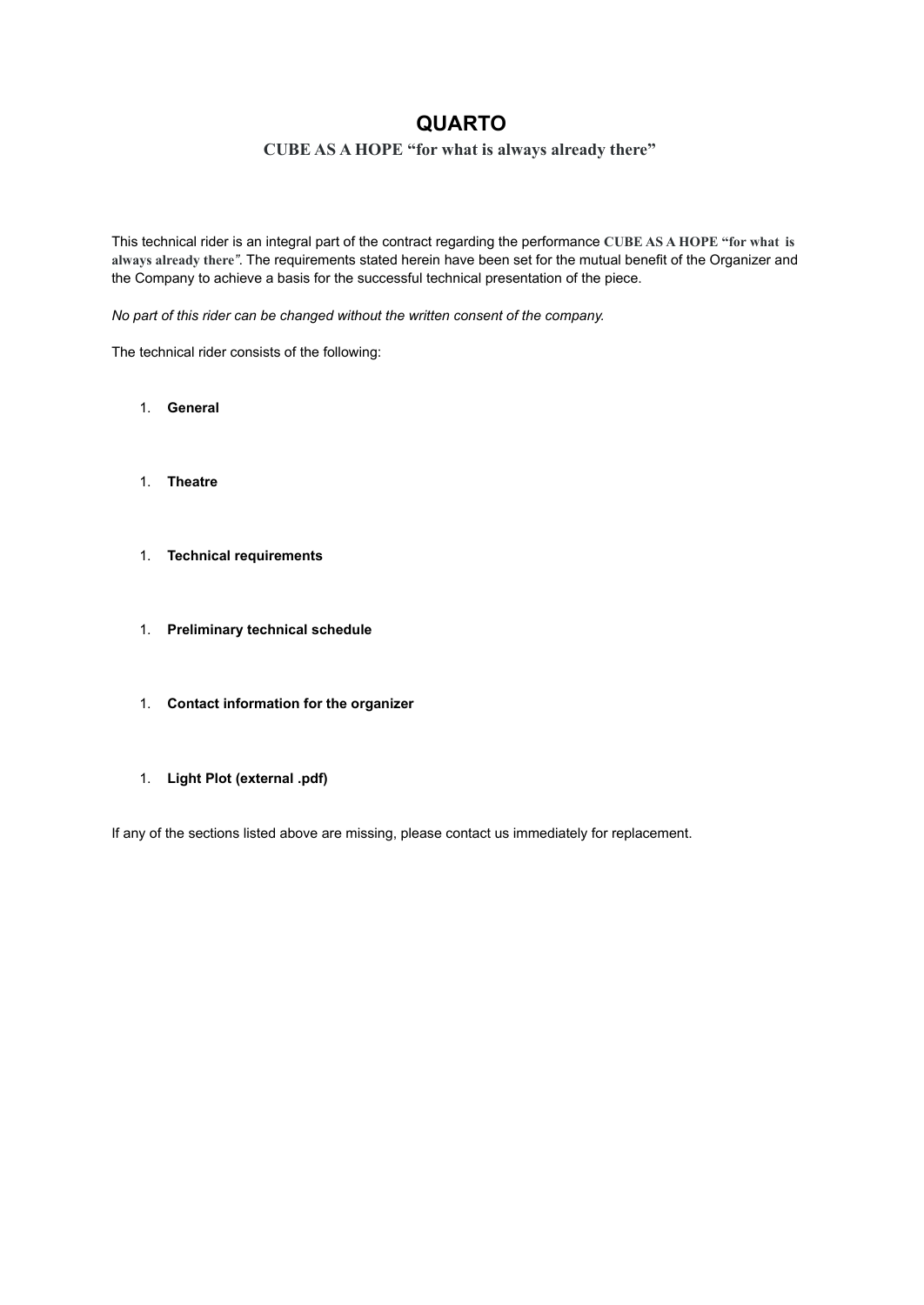#### **1.1 GENERAL INFORMATION**

Presenting companies: QUARTO

Name of the piece: CUBE

Performance duration: 75 min

**Contact:**

#### **Technical Manager for the tour:**

Pol Matthé pol\_matthe@hotmail.com

+46723133153

[www.quartoperformance.com](http://www.quartoperformance.com)

### **For booking, marketing and project related questions:**

www.nordbergmovement.se Magnus Nordberg magnus@nordbergmovement.se +46 70 450 70 60

The Company requires that The Organizer is able to receive delivery without a representative of the Company being present.

We require the Organizer to provide seating for the audience, lighting and sound equipment, crew, and adequate stage surface for dancing, scenography and dressing room facilities as noted below.

Drawings of your venue, plan and section are to be sent to the Technical Coordinator and well as relevant inventory lists and digital photos showing the stage.

If you are in any doubt whether or not you are able to meet our demands, please do not hesitate to contact us in order to work out a solution. It is very important that all technical and other issues are solved prior to our arrival.

## **1.2 CREW**

COMPANY CREW choreographers/performers sound/stage technician light technician

ORGANIZERS CREW (minimum number of persons) For load-in and load-out (total 2 persons) 2 stage-hands

For setup (2 persons 6 hours) According to schedule

For rehearsal and performance 1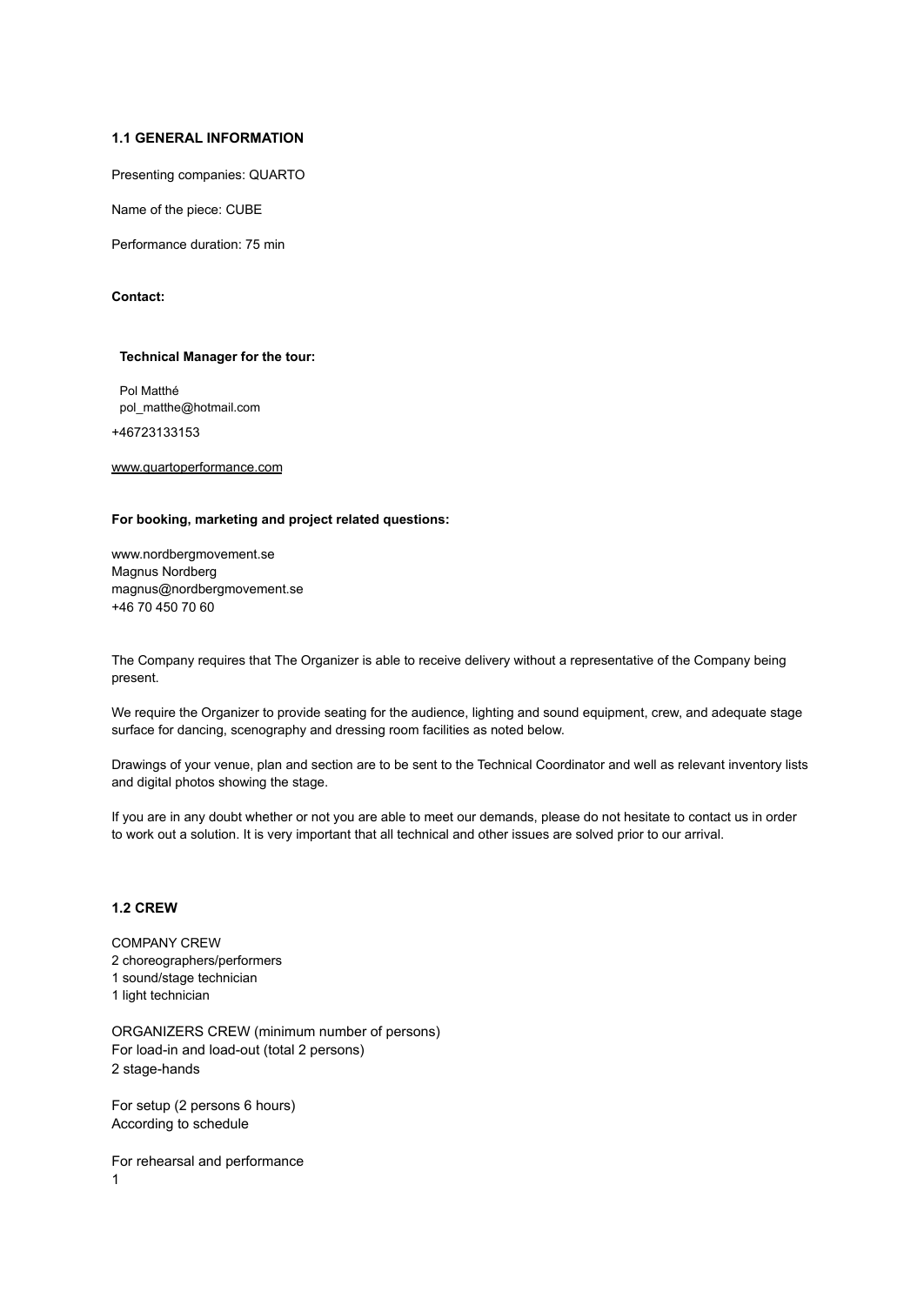#### **1.3 MARKETING AND PRESS, ARTISTS TALK, ETC.**

In the case of the marketing- or press activities involving any member of the Company, all activities needs to be settled in the contract.

The Company will require two copies of the recording, if the performance is recorded. Due to the rights of the music, the recording is only for the use of the Organizers archive.

## **2.1 THEATER**

Stage Dimensions:

Company requires a minimum performing area of w 10 x d 10 meters Full fly height of 6m is required

Environment:

Stage area and dressing room must have an air temperature maintained at approx. +22 degrees Celsius from 3 hours before any performance or rehearsal, through the conclusion of the performance or rehearsal.

Cleaning:

Stage area must be adequately cleaned (swept and mopped) before rehearsal start, run-throughs and performances. The cleaning must be planned in order for the stage area to be dry and available for warm-up 60 minutes before run-throughs and performances.

## **2.2 FLOOR**

Stage floor and backstage area must be clean and free of nails, splinters, or any other protrusions. The floor must be of wood with a sprung or a white/gray dance floor construction as well as smooth and level. The Company will not rehearse or perform on a concrete floor, even if it is covered with linoleum or wood laid directly on the concrete.

## **2.4 DRESSINGS ROOMS & COSTUME ROOM**

The Company needs total 1 DRESSING ROOM:

The dressing room should have tables, mirrors, and proper make-up lights for the 2 persons. Additionally, non-public lavatory facilities with hot and cold running water and showers are needed in close proximity to the dressing room. The dressing room must have a minimum room temperature of + 20 degrees Celsius.

Please provide 1 set of towels/soap/shampoo for the performers.

Please provide coffee, tea, ecological milk, water, snacks and fruits to be available from the day of the performance. Access to a kitchen area would be greatly appreciated.

PLEASE NOTE: At least 2 psc of first aid ice packs should be available at all rehearsals and each performance.

#### **2.5 WARM-UP SPACE**

The Company requires a warm-up space (approx. size 10 m x 10 m) on the performance day for a minimum 5 hours before the curtain time. The warm-up space must be close or possibly connected to the venue. The warm-up space should be only for the use of the Company and it must be clean and free of nails, splinters, or any other protrusions. The room temperature must be minimum + 22 degrees celsius at the floor level. The Company requires yoga mats for 5 dancers.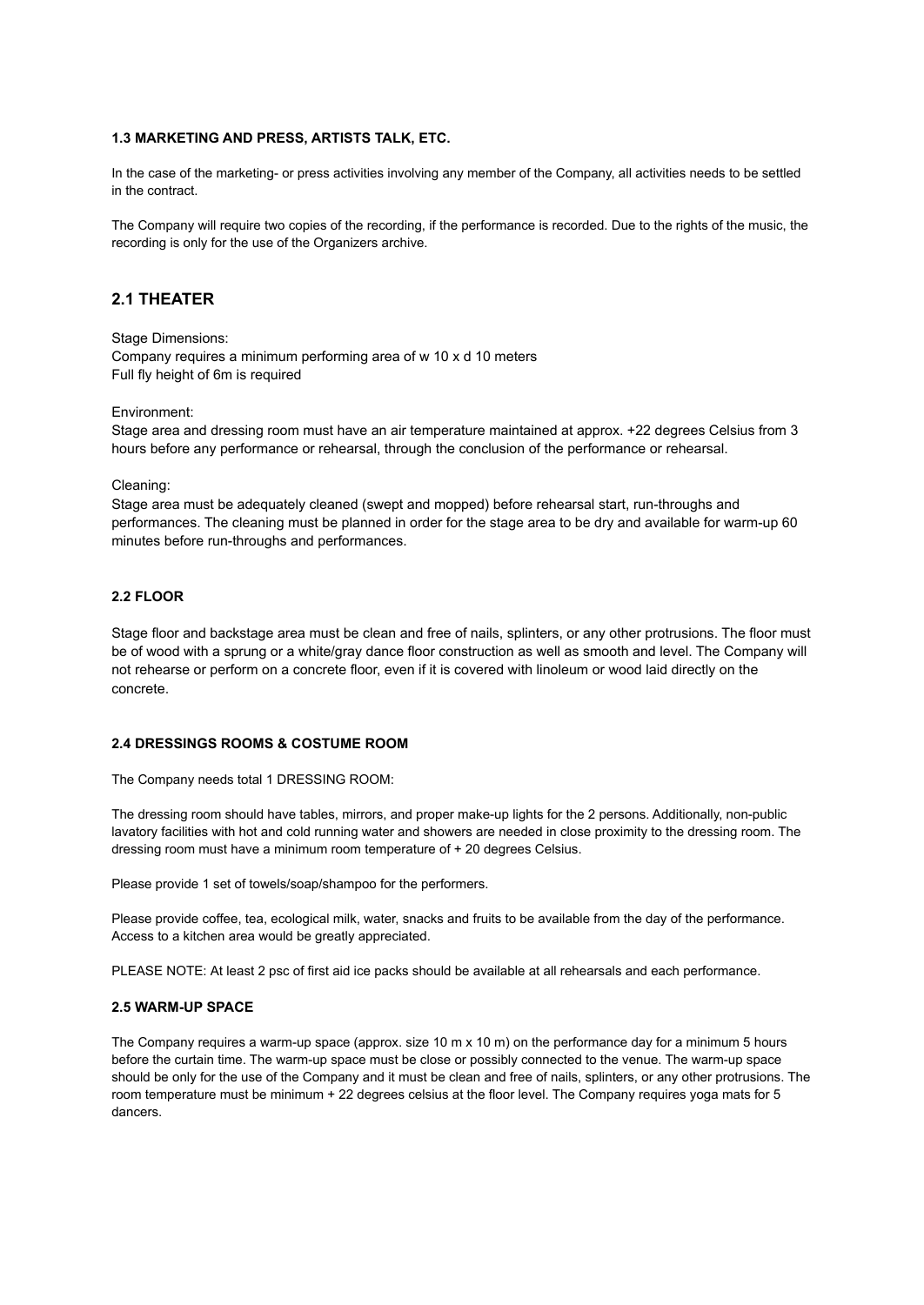## **2.7 SECURITY**

The Organizer is responsible to inform about the security in the theatre at the latest when the Touring Technician and the Production Manager has arrived to the venue.

## **3. TECHNICAL REQUIREMENTS**

## **3.1 SET**

The set consists of:

- A three dimensional cube built of 12 aluminium pipes (50mm thick) measuring between 2 3m long
- 8 bowls and a water bottle
- 6 speakers
- 2 Subwoofers
- 1 small table

Provided by the Organizer:

X6 monitor speakers with 10m long cables

X2 Subwoofers with 10m long cables

1 small table

Brought by the Company:

12 aluminium pipes (50mm thick) measuring between 2 - 3m long

8 bowls and 1 water bottle

Sound equipment

## **3.2 LIGHT**

16 x profiles 50°

light desk 16 x separate channels (each profile)

color gels 16 x Lee 770 (burnt yellow)

16 x Rosco 132 (light frost)

GRID:

minimum 6 pipes (see drawing for approx. positions)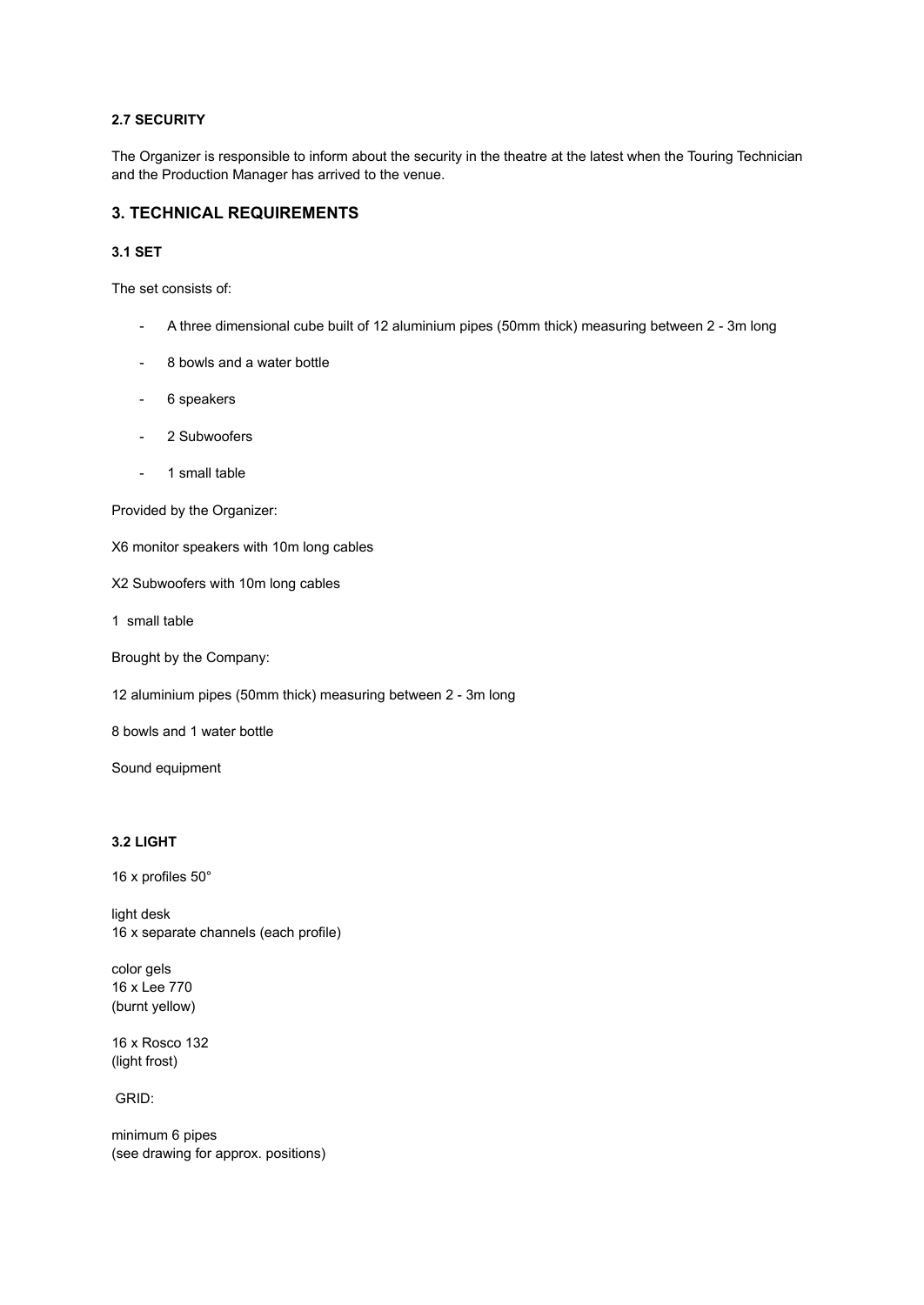## **3.4 SOUND**

In this performance, the two performers are creating the sound live on stage and all the sound equipment is brought by the company.

Provided by the Organizer:

On Stage:

- X6 Monitor speakers with 10m long cables
- X2 Subwoofers with 10m long cables
- X2 xlr inputs (direct box or stagebox)
- X2 Sure 58 microphones with 10m long cables

In Main Mixer:

2 input channels

2 aux sends

Audio Limiter and parametric EQ